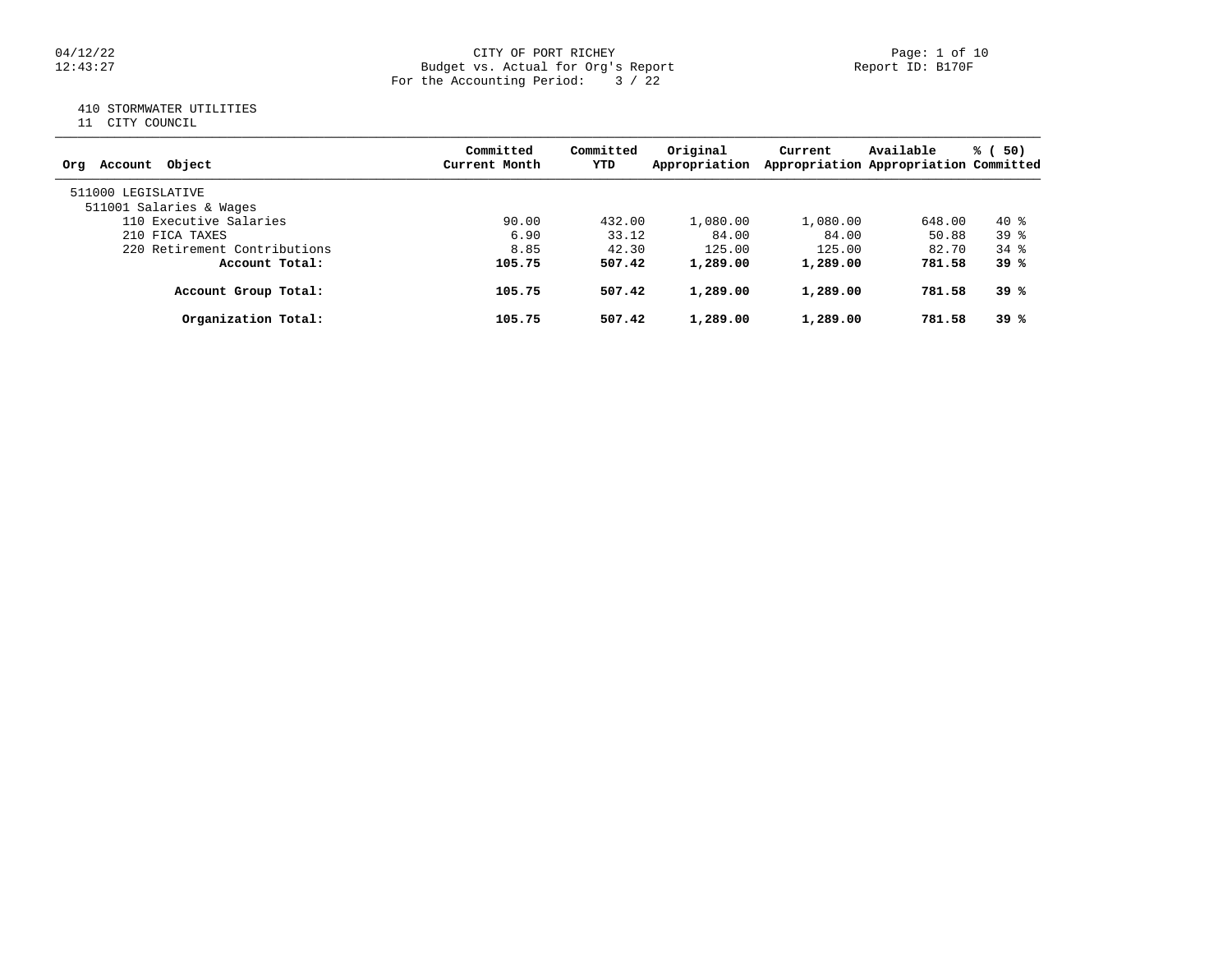#### 04/12/22 CITY OF PORT RICHEY Page: 2 of 10 12:43:27 Budget vs. Actual for Org's Report Report ID: B170F For the Accounting Period: 3 / 22

# 410 STORMWATER UTILITIES

12 ADMINISTRATIVE

| Object<br>Account<br>Orq             | Committed<br>Current Month | Committed<br>YTD | Original<br>Appropriation | Current   | Available<br>Appropriation Appropriation Committed | % (50)   |
|--------------------------------------|----------------------------|------------------|---------------------------|-----------|----------------------------------------------------|----------|
| 512000 EXECUTIVE                     |                            |                  |                           |           |                                                    |          |
| 512001 Salaries & Wages              |                            |                  |                           |           |                                                    |          |
| 120 Regular Salaries & Wages         | 1,462.99                   | 8,729.85         | 18,900.00                 | 18,900.00 | 10,170.15                                          | $46$ %   |
| 140 Overtime                         | 0.00                       | 24.98            | 0.00                      | 0.00      | $-24.98$                                           | $***$ 8  |
| 149 Vehicle Allowance - City Manager | 15.00                      | 75.00            | 0.00                      | 0.00      | $-75.00$                                           | $***$ 2  |
| 210 FICA TAXES                       | 103.44                     | 622.02           | 1,450.00                  | 1,450.00  | 827.98                                             | $43*$    |
| 220 Retirement Contributions         | 157.04                     | 939.76           | 2,050.00                  | 2,050.00  | 1,110.24                                           | $46*$    |
| 230 Health Insurance - Employee      | 268.51                     | 1,080.74         | 2,060.00                  | 2,060.00  | 979.26                                             | $52$ $%$ |
| Account Total:                       | 2,006.98                   | 11,472.35        | 24,460.00                 | 24,460.00 | 12,987.65                                          | 47 %     |
| Account Group Total:                 | 2,006.98                   | 11,472.35        | 24,460.00                 | 24,460.00 | 12,987.65                                          | 47%      |
| Organization Total:                  | 2,006.98                   | 11,472.35        | 24,460.00                 | 24,460.00 | 12,987.65                                          | 47%      |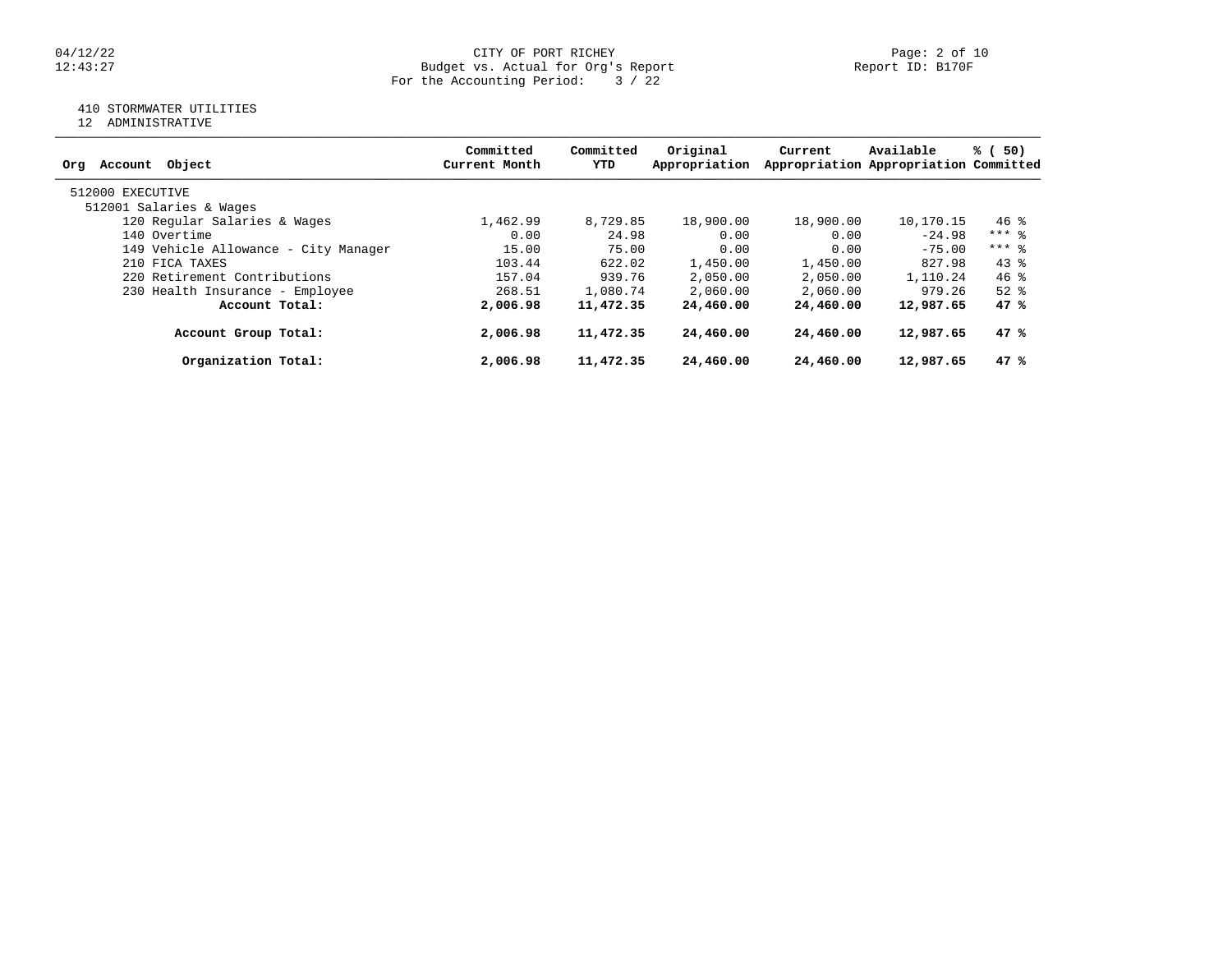#### 04/12/22 Page: 3 of 10 12:43:27 Budget vs. Actual for Org's Report Report ID: B170F For the Accounting Period: 3 / 22

# 410 STORMWATER UTILITIES

13 FINANCE

| Account Object<br>Ora             | Committed<br>Current Month | Committed<br>YTD | Original<br>Appropriation | Current  | Available<br>Appropriation Appropriation Committed | % (<br>50) |
|-----------------------------------|----------------------------|------------------|---------------------------|----------|----------------------------------------------------|------------|
| 513000 FINANCIAL & ADMINISTRATIVE |                            |                  |                           |          |                                                    |            |
| 513001 Salary & Wages             |                            |                  |                           |          |                                                    |            |
| 120 Regular Salaries & Wages      | 453.28                     | 2,735.81         | 5,780.00                  | 5,780.00 | 3,044.19                                           | $47*$      |
| 210 FICA TAXES                    | 34.41                      | 206.52           | 450.00                    | 450.00   | 243.48                                             | $46*$      |
| 220 Retirement Contributions      | 48.67                      | 294.01           | 630.00                    | 630.00   | 335.99                                             | 47 %       |
| 230 Health Insurance - Employee   | 82.57                      | 452.79           | 1,100.00                  | 1,100.00 | 647.21                                             | $41$ $%$   |
| Account Total:                    | 618.93                     | 3,689.13         | 7,960,00                  | 7,960,00 | 4,270.87                                           | 46%        |
| Account Group Total:              | 618.93                     | 3,689.13         | 7,960,00                  | 7,960,00 | 4,270.87                                           | 46%        |
| Organization Total:               | 618.93                     | 3,689.13         | 7,960,00                  | 7,960,00 | 4,270.87                                           | 46 %       |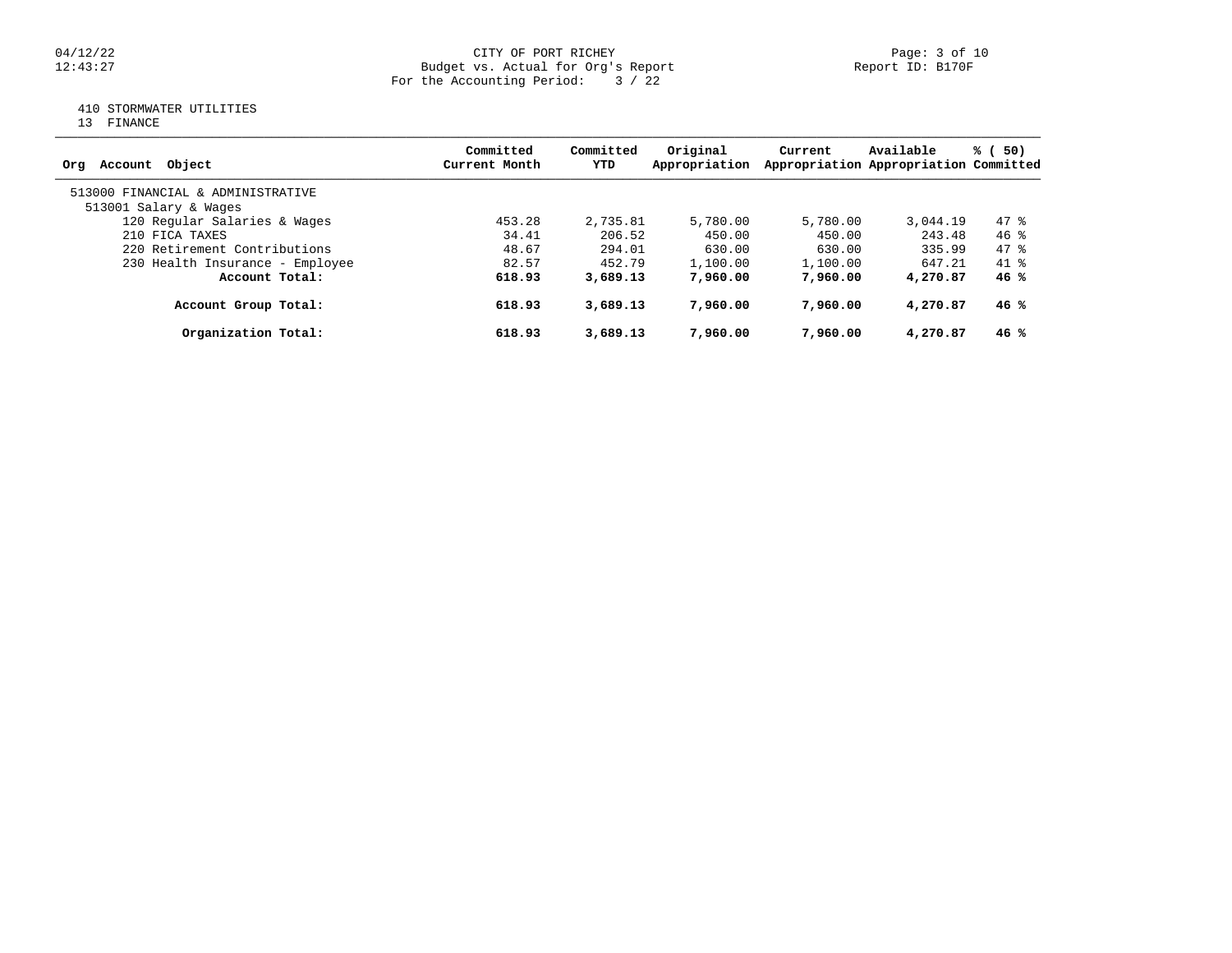# 04/12/22 CITY OF PORT RICHEY Page: 4 of 10<br>Budget vs. Actual for Org's Report Page: 4 Of 10<br>Report ID: B170F Budget vs. Actual for Org's Report For the Accounting Period: 3 / 22

# 410 STORMWATER UTILITIES

|  | LEGAL<br>×<br>v |
|--|-----------------|
|  |                 |

| Account Object<br>Orq                         | Committed<br>Current Month | Committed<br>YTD | Original<br>Appropriation | Current  | Available<br>Appropriation Appropriation Committed | % (50)         |
|-----------------------------------------------|----------------------------|------------------|---------------------------|----------|----------------------------------------------------|----------------|
| 514000 LEGAL<br>514300 Operating Expenditures |                            |                  |                           |          |                                                    |                |
| 319 City Attorney                             | 0.00                       | 0.00             | 5,000.00                  | 5,000.00 | 5,000.00                                           | 0 %            |
| Account Total:                                | 0.00                       | 0.00             | 5,000.00                  | 5,000.00 | 5,000.00                                           | 0 %            |
| Account Group Total:                          | 0.00                       | 0.00             | 5,000.00                  | 5,000.00 | 5,000.00                                           | 0 %            |
| Organization Total:                           | 0.00                       | 0.00             | 5,000.00                  | 5,000.00 | 5,000.00                                           | 0 <sup>8</sup> |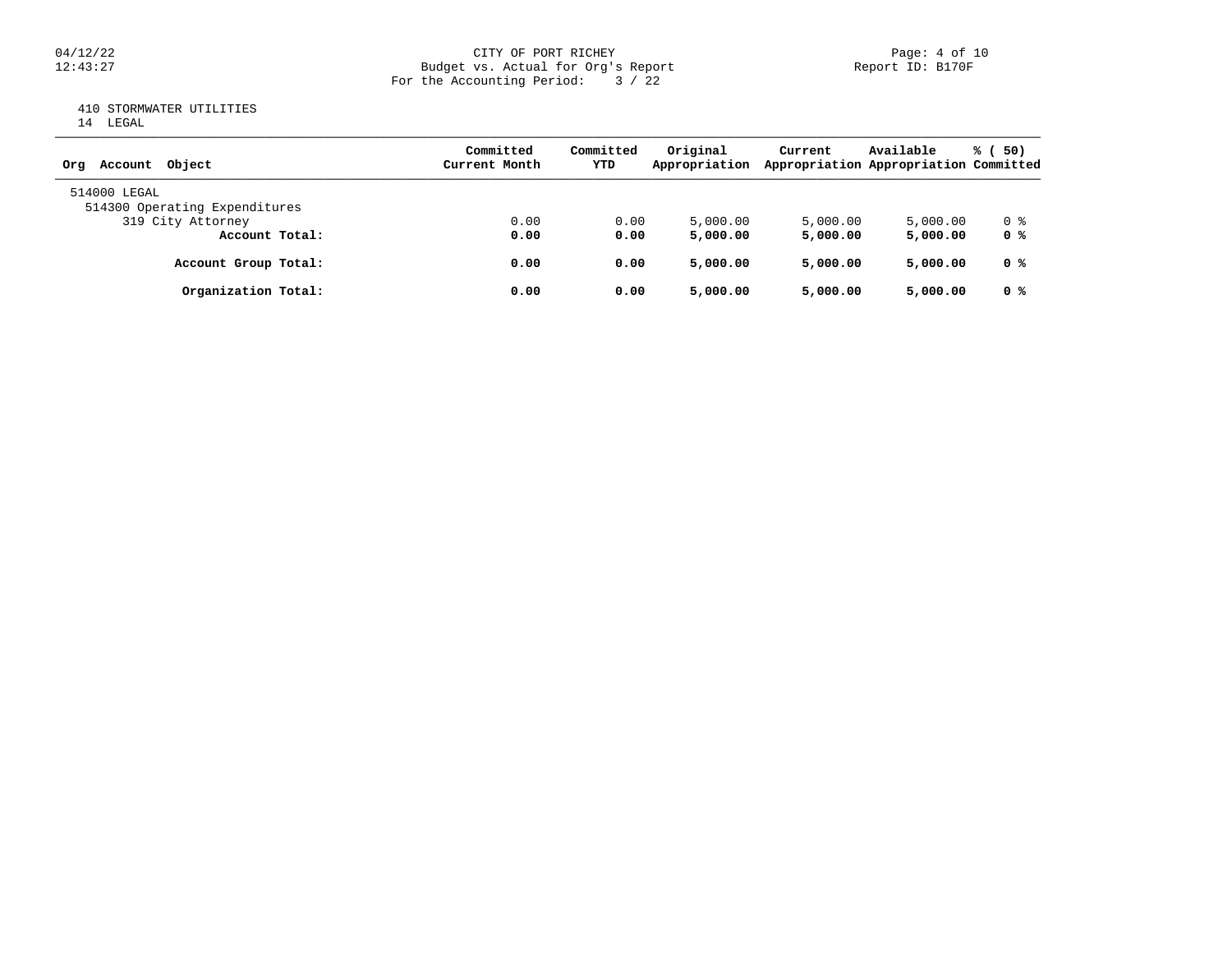#### 04/12/22 Page: 5 of 10 12:43:27 Budget vs. Actual for Org's Report Report ID: B170F For the Accounting Period: 3 / 22

# 410 STORMWATER UTILITIES

16 INFORMATION TECHNOLOGY

| Account Object<br>Orq          | Committed<br>Current Month | Committed<br>YTD | Original<br>Appropriation | Current  | Available<br>Appropriation Appropriation Committed | % (50) |
|--------------------------------|----------------------------|------------------|---------------------------|----------|----------------------------------------------------|--------|
| 516000                         |                            |                  |                           |          |                                                    |        |
| 516001 Salary & Wages          |                            |                  |                           |          |                                                    |        |
| 130 Part-time Salaries & Wages | 91.80                      | 664.53           | 1,600.00                  | 1,600.00 | 935.47                                             | $42*$  |
| 210 FICA TAXES                 | 7.02                       | 50.84            | 130.00                    | 130.00   | 79.16                                              | $39*$  |
| Account Total:                 | 98.82                      | 715.37           | 1,730.00                  | 1,730.00 | 1,014.63                                           | $41*$  |
| Account Group Total:           | 98.82                      | 715.37           | 1,730.00                  | 1,730.00 | 1,014.63                                           | 41 %   |
| Organization Total:            | 98.82                      | 715.37           | 1,730.00                  | 1,730.00 | 1,014.63                                           | $41*$  |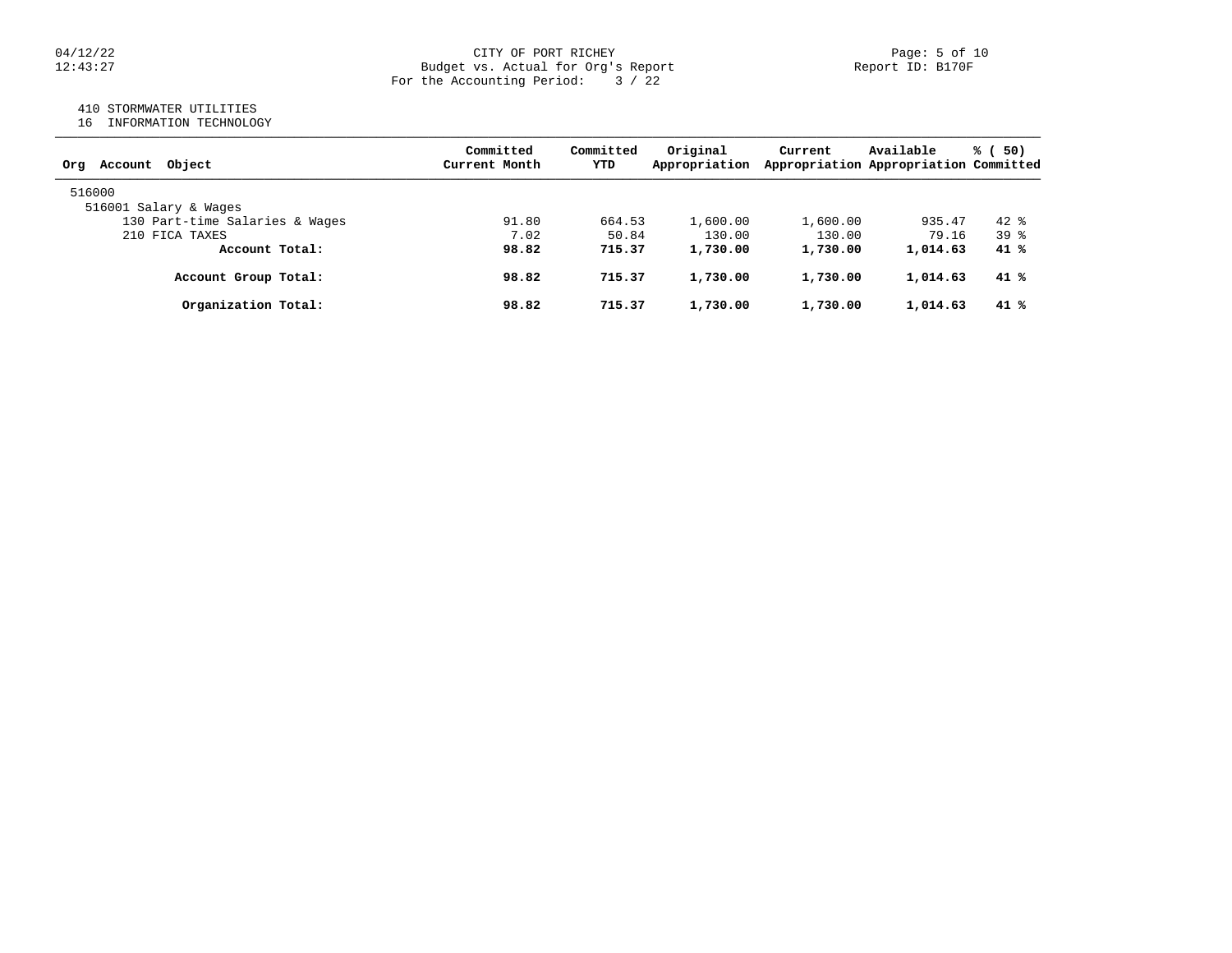#### 04/12/22 CITY OF PORT RICHEY Page: 6 of 10 12:43:27 Budget vs. Actual for Org's Report Report ID: B170F For the Accounting Period: 3 / 22

# 410 STORMWATER UTILITIES

26 HUMAN RESOURCES

| Account Object<br>Org           | Committed<br>Current Month | Committed<br>YTD | Original<br>Appropriation | Current  | Available<br>Appropriation Appropriation Committed | % (<br>50) |
|---------------------------------|----------------------------|------------------|---------------------------|----------|----------------------------------------------------|------------|
| 526000                          |                            |                  |                           |          |                                                    |            |
| 526001 Salaries & Wages         |                            |                  |                           |          |                                                    |            |
| 120 Regular Salaries & Wages    | 163.20                     | 979.20           | 2,140.00                  | 2,140.00 | 1,160.80                                           | $46$ %     |
| 210 FICA TAXES                  | 12.48                      | 74.90            | 165.00                    | 165.00   | 90.10                                              | $45$ %     |
| 220 Retirement Contributions    | 17.66                      | 105.96           | 232.00                    | 232.00   | 126.04                                             | $46$ %     |
| 230 Health Insurance - Employee | 42.71                      | 260.74           | 520.00                    | 520.00   | 259.26                                             | $50*$      |
| Account Total:                  | 236.05                     | 1,420.80         | 3,057.00                  | 3,057,00 | 1,636.20                                           | 46%        |
| Account Group Total:            | 236.05                     | 1,420.80         | 3,057.00                  | 3,057.00 | 1,636.20                                           | 46%        |
| Organization Total:             | 236.05                     | 1,420.80         | 3,057.00                  | 3,057.00 | 1,636.20                                           | 46 %       |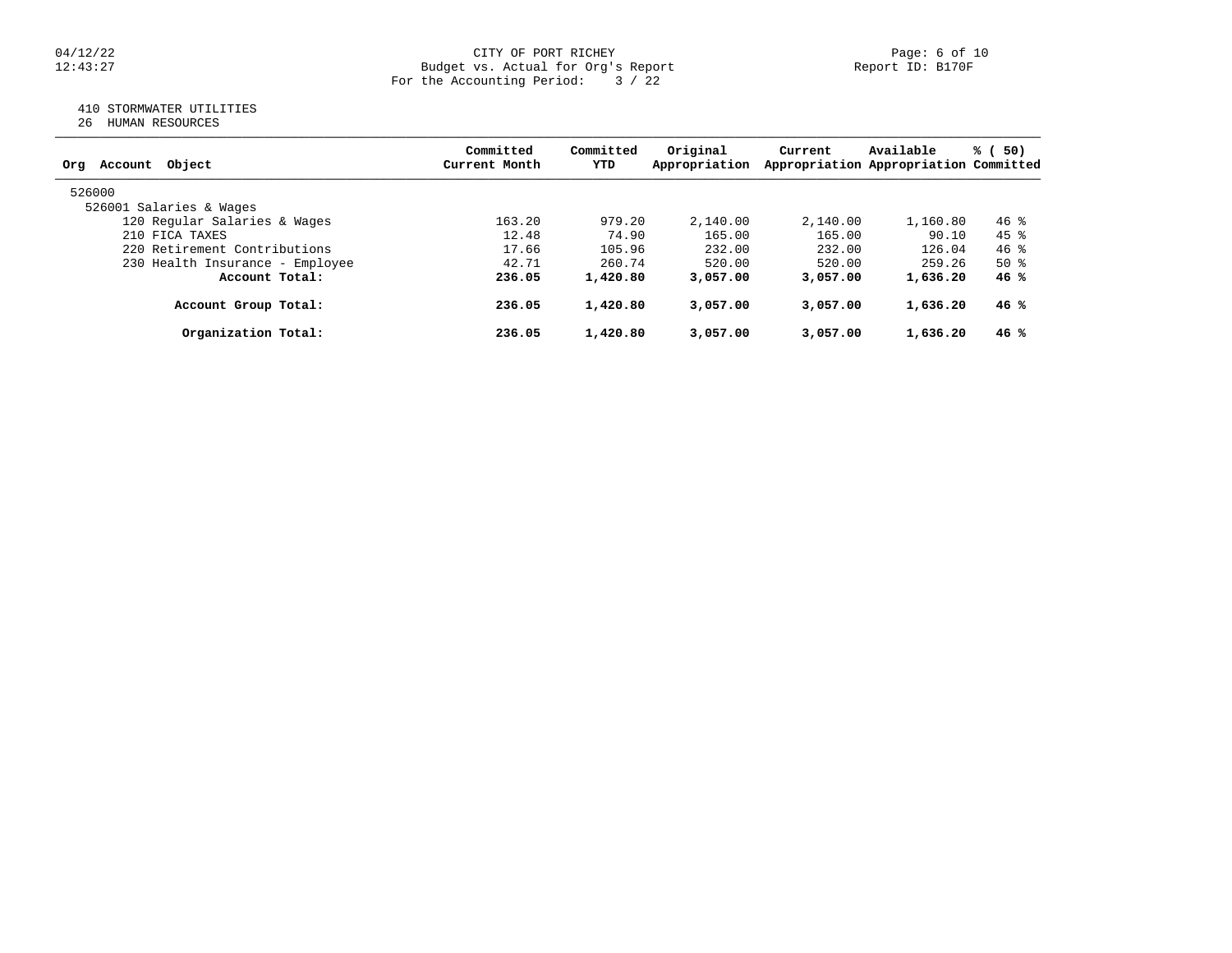#### 04/12/22 CITY OF PORT RICHEY Page: 7 of 10 12:43:27 Budget vs. Actual for Org's Report Report ID: B170F For the Accounting Period: 3 / 22

# 410 STORMWATER UTILITIES

37 STORMWATER UTILITIES

| Object<br>Org Account                   | Committed<br>Current Month | Committed<br>YTD | Original<br>Appropriation | Current    | Available<br>Appropriation Appropriation Committed | % (50)                             |
|-----------------------------------------|----------------------------|------------------|---------------------------|------------|----------------------------------------------------|------------------------------------|
| 537000                                  |                            |                  |                           |            |                                                    |                                    |
| 537001 Salaries & Wages                 |                            |                  |                           |            |                                                    |                                    |
| 120 Regular Salaries & Wages            | 2,693.10                   | 16,357.70        | 34,583.00                 | 32,583.00  | 16,225.30                                          | $50*$                              |
| 140 Overtime                            | 265.63                     | 1,361.42         | 1,000.00                  | 1,000.00   | $-361.42$                                          | $136$ %                            |
| 210 FICA TAXES                          | 224.86                     | 1,346.06         | 2,670.00                  | 2,670.00   | 1,323.94                                           | $50*$                              |
| 220 Retirement Contributions            | 319.02                     | 1,911.06         | 0.00                      | 2,000.00   | 88.94                                              | 96%                                |
| 230 Health Insurance - Employee         | 1,147.87                   | 6,544.61         | 13,950.00                 | 13,950.00  | 7,405.39                                           | 47 %                               |
| Account Total:                          | 4,650.48                   | 27,520.85        | 52,203.00                 | 52,203.00  | 24,682.15                                          | 53%                                |
| 537300 Stormwater Operating Expense     |                            |                  |                           |            |                                                    |                                    |
| 301 Training                            | 0.00                       | 0.00             | 500.00                    | 500.00     | 500.00                                             | 0 <sup>8</sup>                     |
| 315 Physical Exams                      | 0.00                       | 0.00             | 500.00                    | 500.00     | 500.00                                             | 0 <sup>8</sup>                     |
| 328 Professional Services               | 0.00                       | 5,932.00         | 10,000.00                 | 10,000.00  | 4,068.00                                           | 59%                                |
| 333 Brush & Yard Debris Mulching (Brush | 0.00                       | 0.00             | 13,500.00                 | 13,500.00  | 13,500.00                                          | 0 <sup>8</sup>                     |
| 346 Contractual Services                | 61.52                      | 522.60           | 2,000.00                  | 2,000.00   | 1,477.40                                           | $26$ %                             |
| 465 Vehicle Expense                     | 0.00                       | 0.00             | 11,000.00                 | 11,000.00  | 11,000.00                                          | $0 \text{ }$ $\text{ }$ $\text{ }$ |
| 467 Equipment Maintenance               | 0.00                       | 0.00             | 7,000.00                  | 7,000.00   | 7,000.00                                           | 0 <sup>8</sup>                     |
| 468 Mains/Repairs                       | 0.00                       | 0.00             | 5,000.00                  | 5,000.00   | 5,000.00                                           | 0 <sup>8</sup>                     |
| 502 Miscellaneous                       | 0.00                       | 0.00             | 500.00                    | 500.00     | 500.00                                             | 0 <sup>8</sup>                     |
| 508 Pasco Cty NPDES/Permit Application  | 0.00                       | 0.00             | 200.00                    | 200.00     | 200.00                                             | 0 <sup>8</sup>                     |
| 512 Small Equipment                     | 0.00                       | 0.00             | 1,500.00                  | 1,500.00   | 1,500.00                                           | 0 <sup>8</sup>                     |
| 520 Fuel Expense                        | 0.00                       | 0.00             | 1,500.00                  | 1,500.00   | 1,500.00                                           | 0 <sup>8</sup>                     |
| 525 Uniform Allowance                   | $-10.40$                   | 0.00             | 0.00                      | 0.00       | 0.00                                               | 0 <sup>8</sup>                     |
| 528 Chemicals                           | 0.00                       | 0.00             | 600.00                    | 600.00     | 600.00                                             | 0 <sup>8</sup>                     |
| Account Total:                          | 51.12                      | 6,454.60         | 53,800.00                 | 53,800.00  | 47,345.40                                          | $12*$                              |
| Account Group Total:                    | 4,701.60                   | 33,975.45        | 106,003.00                | 106,003.00 | 72,027.55                                          | 32%                                |
| Organization Total:                     | 4,701.60                   | 33,975.45        | 106,003.00                | 106,003.00 | 72,027.55                                          | 32%                                |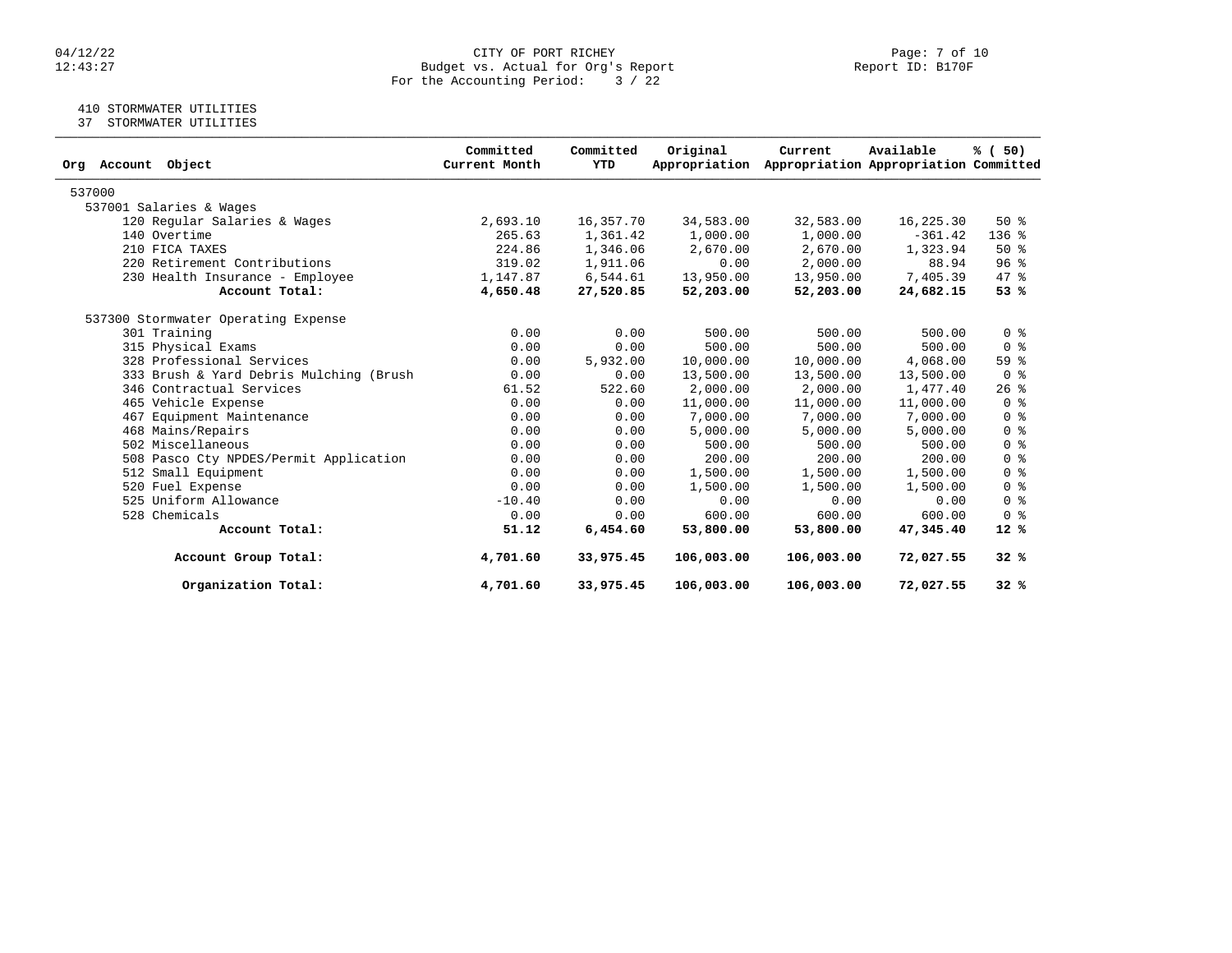#### 04/12/22 CITY OF PORT RICHEY Page: 8 of 10 12:43:27 Budget vs. Actual for Org's Report Report ID: B170F For the Accounting Period: 3 / 22

# 410 STORMWATER UTILITIES

41 PUBLIC WORKS DEPARTMENT

|                                 | Committed     | Committed   | Original      | Current    | Available                             | % (50)          |
|---------------------------------|---------------|-------------|---------------|------------|---------------------------------------|-----------------|
| Object<br>Account<br>Org        | Current Month | YTD         | Appropriation |            | Appropriation Appropriation Committed |                 |
| 541000 ROAD & STREET FACILITIES |               |             |               |            |                                       |                 |
| 541001 Salaries & Wages         |               |             |               |            |                                       |                 |
| 120 Regular Salaries & Wages    | 6,074.02      | 36, 446. 14 | 76,900.00     | 76,900.00  | 40,453.86                             | $47$ %          |
| 140 Overtime                    | 662.68        | 2,943.44    | 3,000.00      | 3,000.00   | 56.56                                 | 98 <sup>8</sup> |
| 210 FICA TAXES                  | 510.67        | 2,981.93    | 6, 200, 00    | 6, 200, 00 | 3,218.07                              | $48*$           |
| 220 Retirement Contributions    | 728.68        | 4,260.48    | 8,670.00      | 8,670.00   | 4,409.52                              | 49 %            |
| 230 Health Insurance - Employee | 2,546.62      | 15,279.70   | 31,500.00     | 31,500.00  | 16,220.30                             | $49*$           |
| Account Total:                  | 10,522.67     | 61,911.69   | 126,270.00    | 126,270.00 | 64,358.31                             | 49 %            |
| Account Group Total:            | 10,522.67     | 61,911.69   | 126,270.00    | 126,270.00 | 64,358.31                             | 49 %            |
| Organization Total:             | 10,522.67     | 61,911.69   | 126,270.00    | 126,270.00 | 64,358.31                             | 49 %            |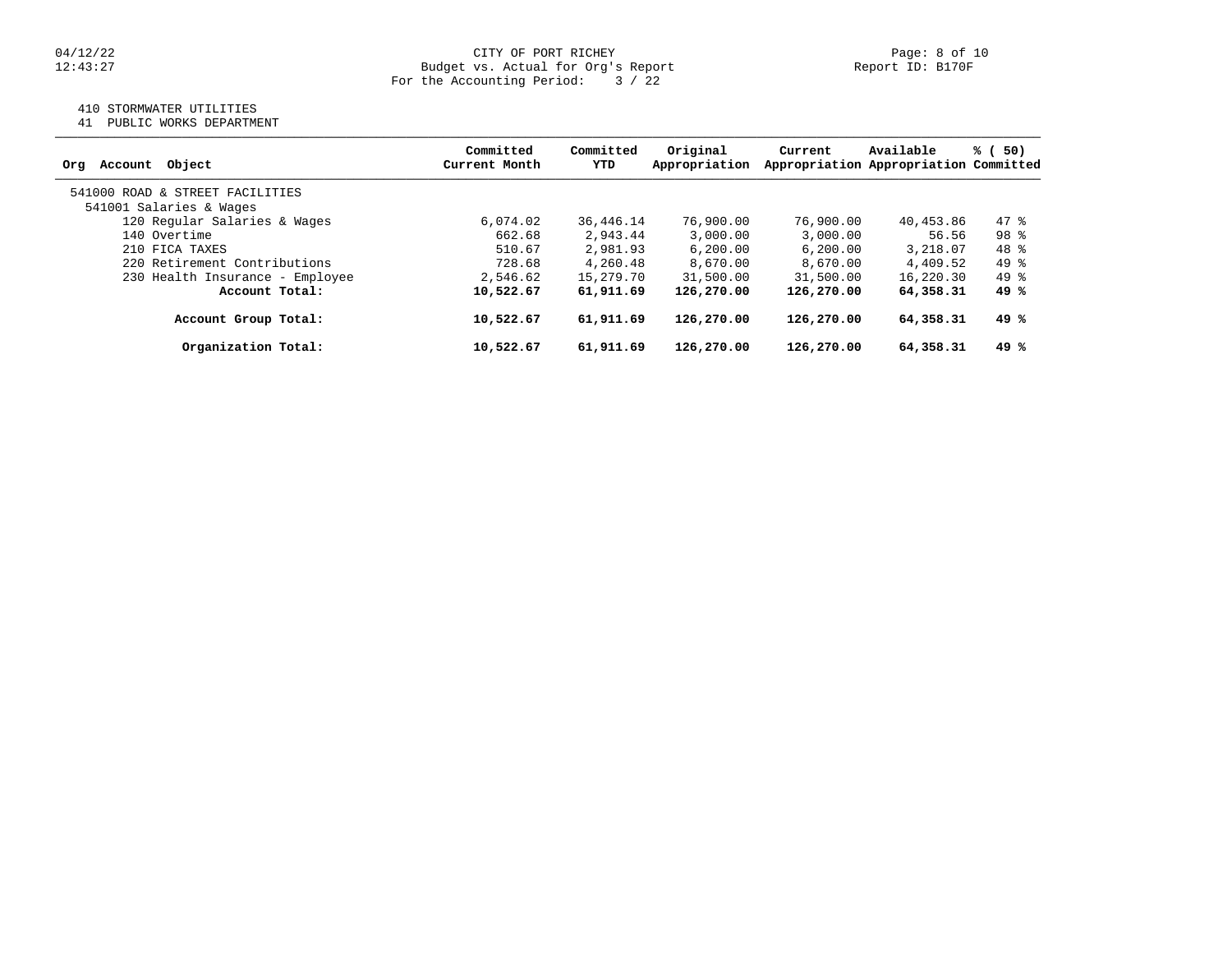#### 04/12/22 Page: 9 of 10 12:43:27 Budget vs. Actual for Org's Report Report ID: B170F For the Accounting Period: 3 / 22

# 410 STORMWATER UTILITIES

90 CONTINGENCIES

| Object<br>Account<br>Orq                  | Committed<br>Current Month | Committed<br>YTD | Original<br>Appropriation | Current    | Available<br>Appropriation Appropriation Committed | % (50)                             |
|-------------------------------------------|----------------------------|------------------|---------------------------|------------|----------------------------------------------------|------------------------------------|
| 590000                                    |                            |                  |                           |            |                                                    |                                    |
| 590900 CONTINGENCIES                      |                            |                  |                           |            |                                                    |                                    |
| 903 INTERFUND ALLOCATION - CITY COUNCIL   | 0.00                       | 0.00             | 140.00                    | 140.00     | 140.00                                             | 0 <sup>8</sup>                     |
| 904 INTERFUND ALLOCATION - ADMINISTRATION | 0.00                       | 0.00             | 309.00                    | 309.00     | 309.00                                             | 0 %                                |
| 905 INTERFUND ALLOCATION - FINANCE        | 0.00                       | 0.00             | 1,566.00                  | 1,566.00   | 1,566.00                                           | $0 \text{ }$ $\text{ }$ $\text{ }$ |
| 909 INTERFUND ALLOCATION - IT             | 0.00                       | 0.00             | 2,118.00                  | 2,118.00   | 2,118.00                                           | 0 <sup>8</sup>                     |
| 911 INTERFUND ALLOCATION - GENERAL        | 0.00                       | 0.00             | 33,062.00                 | 33,062.00  | 33,062.00                                          | 0 <sup>8</sup>                     |
| 916 INTERFUND ALLOCATION - PUBLIC WORKS   | 0.00                       | 0.00             | 4,200.00                  | 4,200.00   | 4,200.00                                           | 0 <sup>8</sup>                     |
| INTERFUND ALLOCATION - HR<br>918          | 0.00                       | 0.00             | 70.00                     | 70.00      | 70.00                                              | 0 <sup>8</sup>                     |
| Account Total:                            | 0.00                       | 0.00             | 41,465.00                 | 41,465.00  | 41,465.00                                          | 0 <sup>8</sup>                     |
| 590910 RESERVE CONTINGENCIES              |                            |                  |                           |            |                                                    |                                    |
| 990 Contingencies                         | 0.00                       | 0.00             | 10,000.00                 | 10,000.00  | 10,000.00                                          | 0 <sub>8</sub>                     |
| Account Total:                            | 0.00                       | 0.00             | 10,000.00                 | 10,000.00  | 10,000.00                                          | 0 <sup>8</sup>                     |
| Account Group Total:                      | 0.00                       | 0.00             | 51,465.00                 | 51,465.00  | 51,465.00                                          | 0 %                                |
| Organization Total:                       | 0.00                       | 0.00             | 51,465.00                 | 51,465.00  | 51,465.00                                          | 0 <sup>8</sup>                     |
| Fund Total:                               | 18,290.80                  | 113,692.21       | 327,234.00                | 327,234.00 | 213,541.79                                         | 35%                                |
|                                           |                            |                  |                           |            |                                                    |                                    |